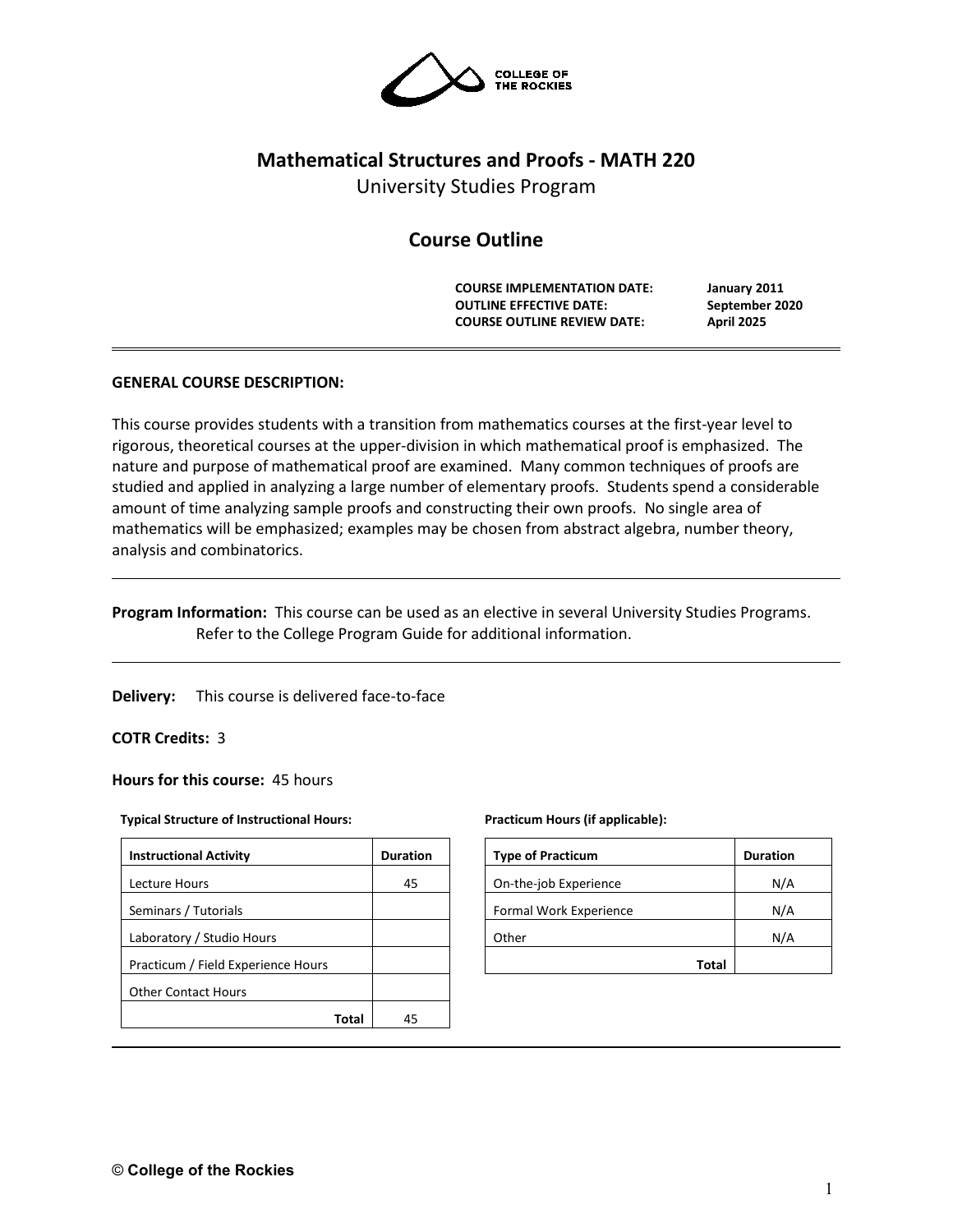Andrea Hyde, MSc

Signature

#### **APPROVAL SIGNATURES:**

Department Head Erin Aasland Hall E-mail: [aaslandhall@cotr.bc.ca](mailto:aaslandhall@cotr.bc.ca) Dean of Business and University Studies Darrell Bethune E-mail: [bethune@cotr.bc.ca](mailto:bethune@cotr.bc.ca)

Department Head Signature

EDCO

Dean Signature

Education Council Approval Date

#### **COURSE PREREQUISITES AND TRANSFER CREDIT**

Valid from: September 2020 – April 2025

**Prerequisites:** MATH 104 (Calculus II)

**Corequisites:** At least one second year Mathematics course. MATH 201 (Calculus III), MATH 205 (Calculus III and IV) or MATH 221 (Linear Algebra) are recommended.

#### **Flexible Assessment (FA):**

Credit can be awarded for this course through FA  $\Box$  Yes  $\Box$  No

Learners may request formal recognition for flexible assessment at the College of the Rockies through one or more of the following processes: External Evaluation, Worksite Assessment, Demonstration, Standardized Test, Self-assessment, Interview, Products/Portfolio, Challenge Exam. Contact an Education Advisor for more information.

**Transfer Credit:** For transfer information within British Columbia, Alberta and other institutions, please visit<http://www.cotr.bc.ca/Transfer>

> Students should also contact an academic advisor at the institution where they want transfer credit.

**Prior Course Number:** N/A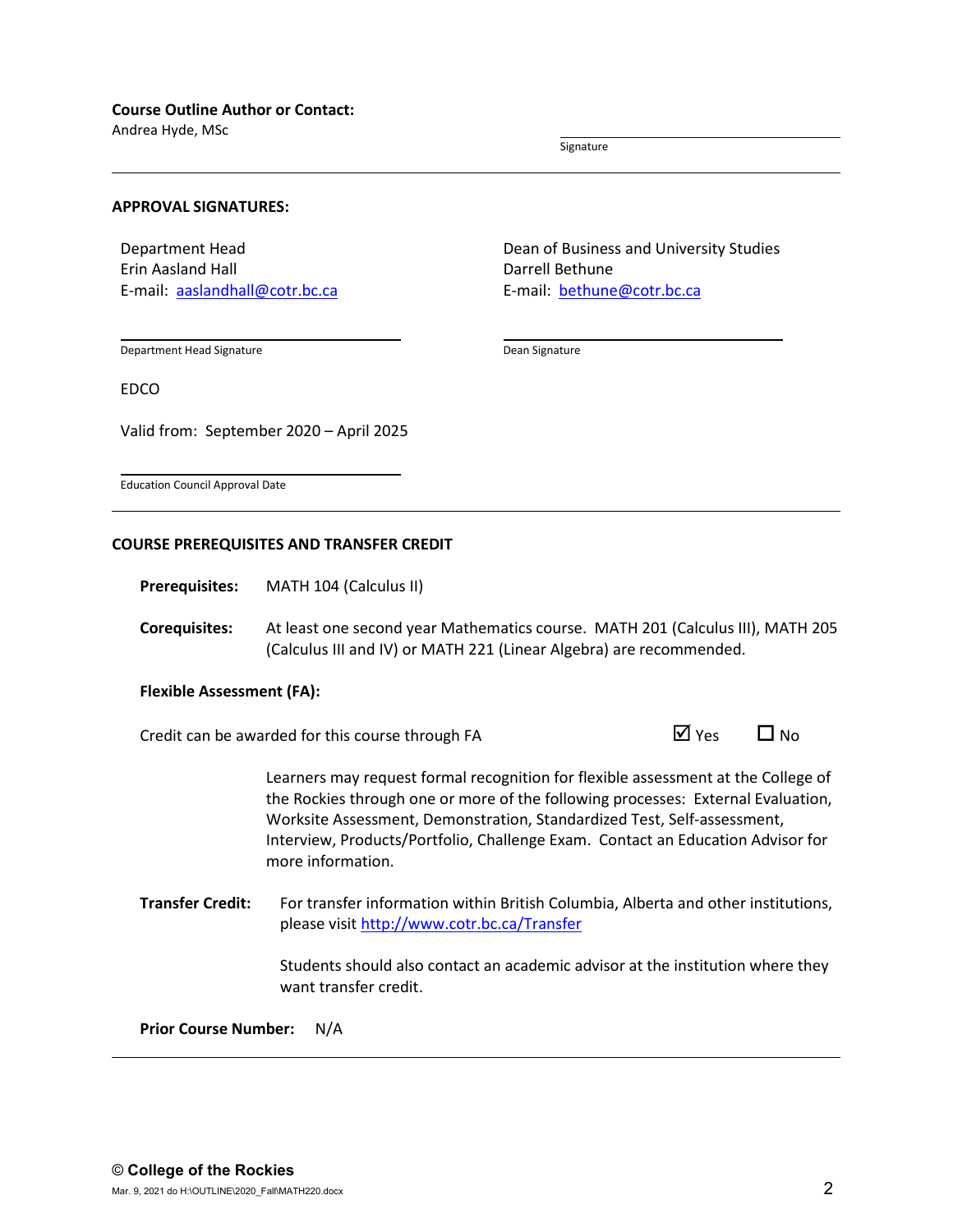# **Textbooks and Required Resources:**

Textbook selection varies by instructor and may change from year to year. At the Course Outline Effective Date the following textbooks were in use:

- Daniel Solow, *How to Read and Do Proofs: An Introduction to Mathematical Thought Processes*. Wiley, John and Sons, 2013
- Robert S. Wolf, *Proof, Logic, and Conjecture: The Mathematician's Toolbox*. W H Freeman and Co., 1998.
- Hass, Heil, Weir, *Thomas' Calculus*. Pearson, 2018, 14th edition
- Kevin Houston, *How to Think Like a Mathematician: A Companion to Undergraduate Mathematics*. Cambridge University Press, 2009

# Optional Texts:

Keith Devlin, *The Millennium Problems: The Seven Greatest Unsolved Mathematical Puzzles of Our Time*. Basic Books, 2002.

Other readings may be assigned throughout the course

*Please see the instructor's syllabus or check COTR's online text calculator*  <http://go.cotr.bc.ca/tuition/tCalc.asp> *for a complete list of the currently required textbooks.*

## **LEARNING OUTCOMES:**

Upon the successful completion of this course, students will be able to:

- recognize and use a variety of techniques used in mathematical logic and proofs, including formal logic, truth tables, logical connectives, and logical quantifiers;
- recognize and use the different kinds of statements found in proofs including conditional, biconditional, converse, inverse, and contra-positive statements;
- use what you have learned to analyse proofs found in a variety of branches of mathematics and
- use what you have learned to construct your own proofs.

## **COURSE TOPICS:**

- An Introduction to Proofs and Logic
- Forward/Backward Method and Direct Proofs
- Limits and Continuity
- Set Theory Proofs
- Proofs by Contradiction and Indirect Proofs
- Proofs by Mathematical Induction
- Functions and Relations
- Branches of Mathematics
- Millennium Problems
- Fermat's Last Theorem

## © **College of the Rockies**

Mar. 9, 2021 do H:\OUTLINE\2020\_Fall\MATH220.docx  $3$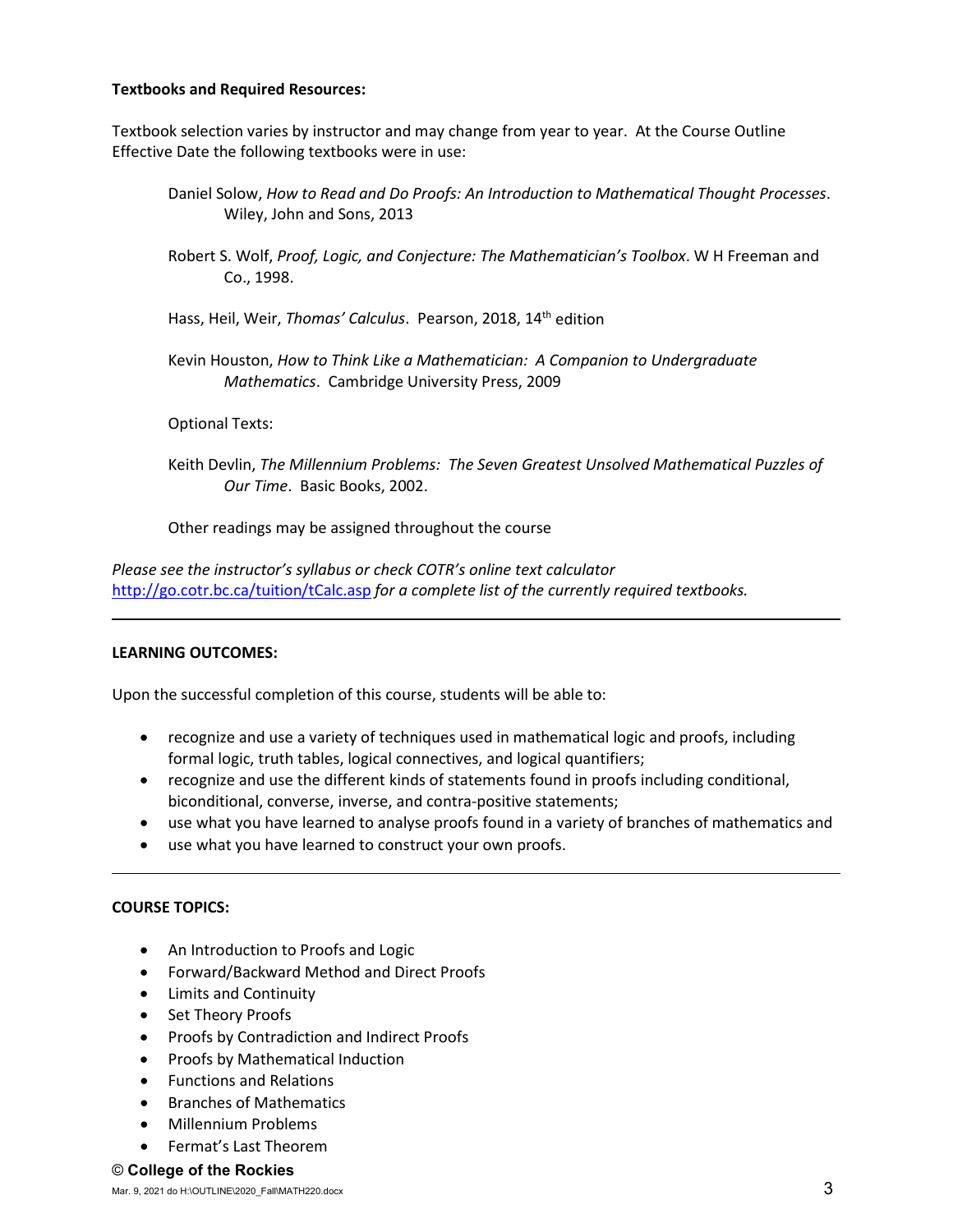*See instructor's syllabus for the detailed outline of weekly readings, activities and assignments.* 

## **EVALUATION AND ASSESSMENT**

| <b>Assignments</b>               | % Of total Grade |  |  |
|----------------------------------|------------------|--|--|
| Assignments                      | 20%              |  |  |
| Long Proofs/Research Assignments | 20%              |  |  |
| Midterm(s)                       | 30%              |  |  |
| <b>Final Exam</b>                | 30%              |  |  |
| <b>Total</b>                     | 100%             |  |  |

*Please see the instructor's syllabus for specific classroom policies related to this course, such as details of evaluation, penalties for late assignments, and use of electronic aids.*

Failure to attain a mark of at least 40% on the Final Exam will result in a failing grade in the course.

# **EXAM POLICY**

Students must attend all required scheduled exams that make up a final grade at the appointed time and place.

Individual instructors may accommodate for illness or personal crisis. Additional accommodation will not be made unless a written request is sent to and approved by the appropriate Department Head prior to the scheduled exam.

Any student who misses a scheduled exam without approval will be given a grade of "0" for the exam.

## **COURSE GRADE**

Course grades are assigned as follows:

| Grade                    | $A+$      | $\sqrt{ }$ | $A-$  | $B+$      | D<br>Þ    | B-        | C+        | ֊     | $\overline{\phantom{0}}$<br>$\sim$ | ╺         |      |
|--------------------------|-----------|------------|-------|-----------|-----------|-----------|-----------|-------|------------------------------------|-----------|------|
| <b>Mark</b><br>(Percent) | $\geq 90$ | 89-85      | 84-80 | $79 - 76$ | $75 - 72$ | $71 - 68$ | $67 - 64$ | 63-60 | 59-55                              | $54 - 50$ | < 50 |

A grade of "D" grants credit, but may not be sufficient as a prerequisite for sequential courses.

## **ACADEMIC POLICIES**

*See [www.cotr.bc.ca/policies](http://www.cotr.bc.ca/policies) for general college policies related to course activities, including grade appeals, cheating and plagiarism.*